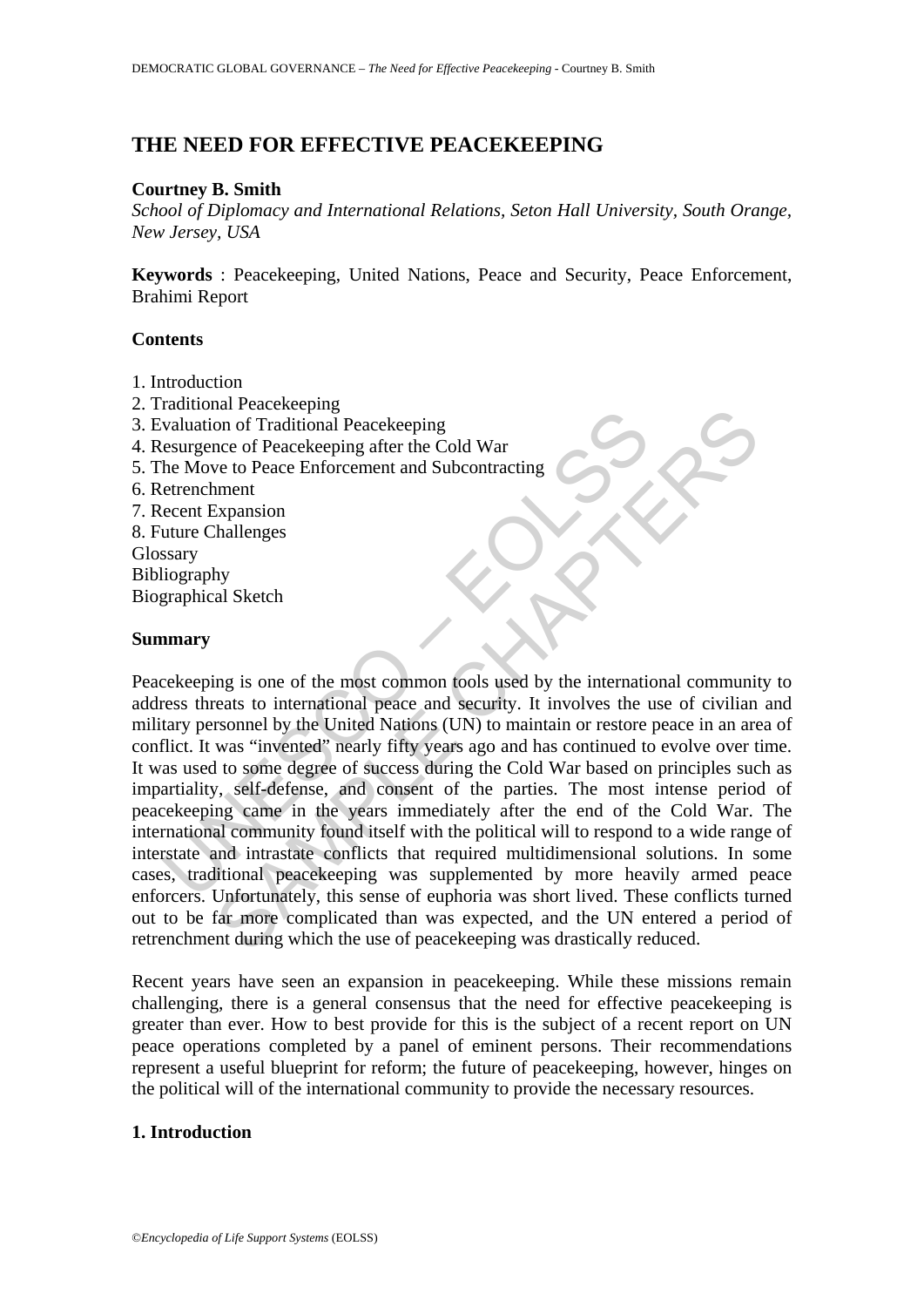Peacekeeping is an indispensable tool for addressing conflict, both between and within states. What began as an innovative UN response to the Suez crisis nearly five decades ago has expanded into a robust and frequently used approach for controlling violence. From 1948 to the beginning of 2001, fifty-four peacekeeping missions have been deployed by the United Nations (UN) covering every continent of the globe. During this time, UN statistics indicate that peacekeeping has cost an estimated 21 billion dollars and resulted in the deaths of 1672 military and civilian personnel. Peacekeeping, however, has also been credited with saving millions of lives by either preventing the outbreak of violence or, as is more frequently the case, stopping the killing once hostilities have escalated to the level of armed conflict.

As the new century begins, there are fifteen current UN peacekeeping missions; five are deployed in Europe (including the former Soviet Union), four in Africa, four in the Middle East, and two in Asia. These missions are estimated to cost between 2.6 and 3.0 billion dollars a year and are staffed by 38 800 military personnel and police who are assisted by an additional 12 600 civilians, both international and from the local communities. Two of these missions date to the earliest days of peacekeeping in the late 1940s (Middle East and India/Pakistan). Three of the ongoing missions were established in the 1960s and 1970s (Cyprus, Golan Heights, and Lebanon). The remainder are all post-Cold War operations from the previous decade, with five established in the early and mid-1990s (Iraq/Kuwait, Western Sahara, Georgia, Bosnia/Herzegovina, and Croatia), four established in 1999 (Kosovo, Sierra Leone, East Timor, and the Congo), and one established in 2000 (Ethiopia/Eritrea).

dle East, and two in Asia. These missions are estimated to cost bon dollars a year and are staffed by 38 800 military personnel a<br>sted by an additional 12 600 civilians, both international an<br>munities. Two of these mission st, and two in Asia. These missions are estimated to cost between 2.6 and<br>ars a year and are staffed by 38 800 military personnel and police who<br>ars a year and are staffed by 38 800 military personnel and dolice who<br>ars a This extensive use of peacekeeping is rather surprising given the fact that it is not even mentioned in the UN Charter written in 1945. Although the maintenance of international peace and security is seen as the primary objective of the organization, the statesmen of the time envisioned the UN achieving this goal through the use of peaceful settlement (Chapter Six) and collective security (Chapter Seven). As was the case with other elements of the Charter, these provisions relating to peace and security did not live up to their potential, due largely to the ideological polarization of the Cold War. Even in cases where the great power veto in the UN Security Council was avoided, collective security was seen as problematic. One dramatic example of this concerns the Korean War, which is often cited as a successful case of collective security. Due to the Soviet decision to boycott the Security Council (in protest over the exclusion of Communist China), the US-led action in Korea nearly brought the UN to exactly the situation it was designed to avoid, acting against the direct interests of one of the great powers and thereby risking a new world war.

In the years following the conflict in Korea, the UN was not able to use collective security as a means of responding to potential or actual conflict. As events unfolded across the 1950s, this inability became a source of increasing frustration. The final straw occurred during the Suez Crisis in 1956 when British, French, and Israeli forces invaded and occupied Egypt. Due to British and French vetoes, the Security Council could not take action. The General Assembly was able to draw on the 1950 Uniting For Peace Resolution when it approved a novel initiative by Lester Pearson, the Canadian Secretary of State for External Affairs. The UN Secretary-General at the time, Dag Hammarskjöld, was authorized to prepare a plan for an international emergency force to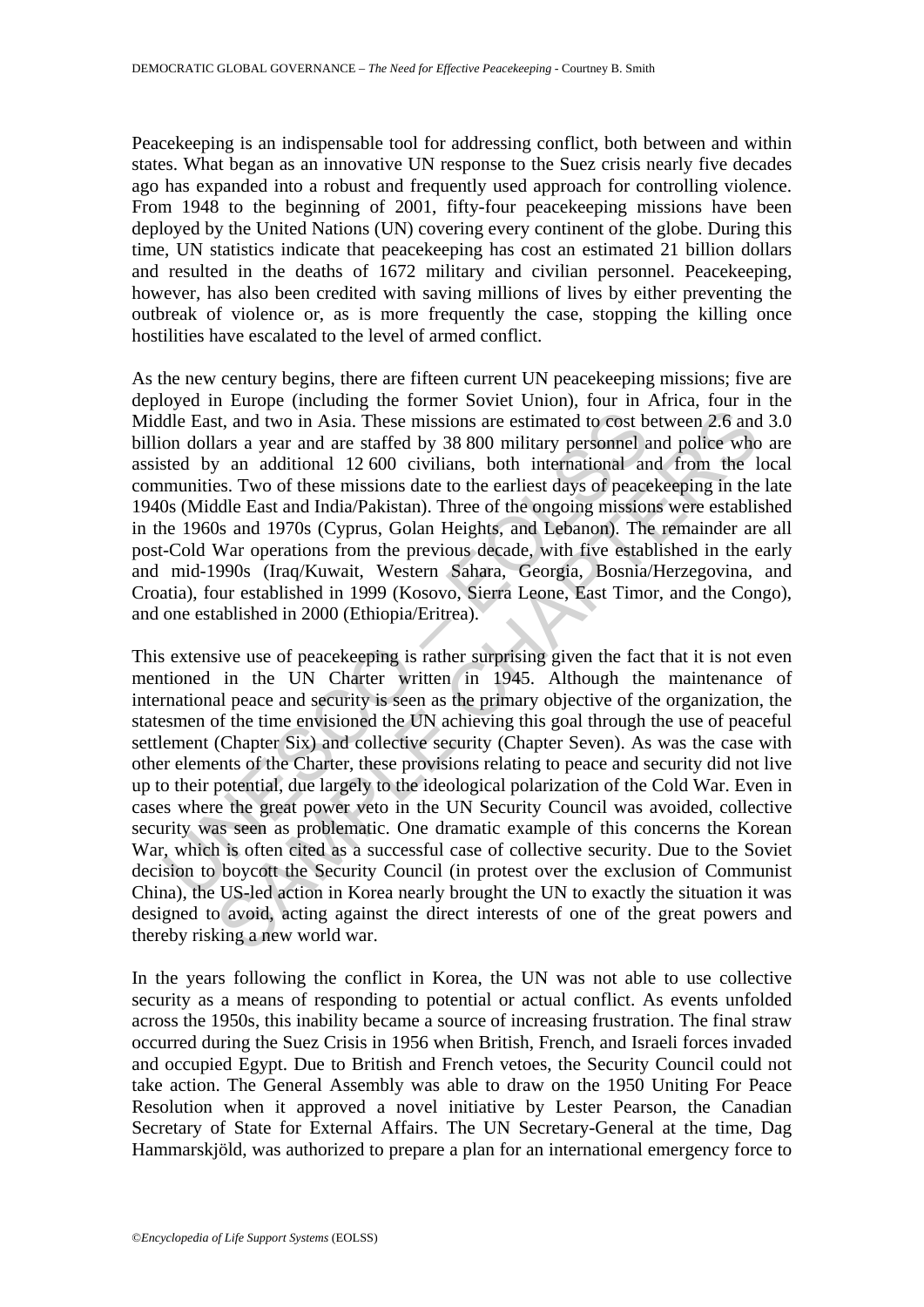supervise the ceasefire between Egypt and Israel, and to monitor the necessary troop withdrawals at the appropriate time. Peacekeeping was born.

### **2. Traditional Peacekeeping**

e types of operations were central to his vision of "preventive di<br>disputes and power vacuums would be prevented from escalatin<br>re Cold War.<br>ed on the experiences of UNEF I, as well as other Cold War peace<br>possible to iden In retrospect, several UN operations from the late 1940s have been classified as peacekeeping. Most UN observers, however, identify United Nations Emergency Force I (UNEF I), the result of Hammarskjöld's efforts to respond to the Suez Crisis, as the mission during which the basic principles of UN peacekeeping were formulated. In the years since, peacekeeping has been used to refer to a UN operation, usually involving both military and civilian personnel, undertaken to help maintain or restore peace in an area of conflict. Since this type of activity falls between collective security and peaceful settlement, it has been labeled as "chapter six and a half." For the Secretary-General, these types of operations were central to his vision of "preventive diplomacy" whereby local disputes and power vacuums would be prevented from escalating into the tensions of the Cold War.

Based on the experiences of UNEF I, as well as other Cold War peacekeeping missions, it is possible to identify six principles for what is now considered to be "traditional," "classic," or "first generation" peacekeeping:

- (i) The force is established only by authorization of the General Assembly or the Security Council (most frequently the Council), but is under the political control of the Secretary-General and the Secretariat.
- (ii) The force must have consent to be deployed on a state's territory (and at least the acquiescence of other parties directly involved in the conflict).
- (iii) The force should remain politically neutral and avoid taking sides among the various contending parties.
- (iv) The force is lightly armed and is permitted to use force only in self-defense.
- (v) The force is composed of troops voluntarily contributed by member states; these troops are drawn largely from medium powers and rarely from great powers.
- (vi) The force is financed by member states based on capacity to pay; this scale includes a premium for great powers and discounts for developing states.

of operations were central to his vision of "preventive diplomacy" wheres and power vacuums would be prevented from escalating into the tens War.<br>
War.<br>
the experiences of UNEF I, as well as other Cold War peacekeeping mis Missions constituted and deployed based on these six principles were well suited to perform a variety of useful tasks including acting as a buffer between belligerent parties, monitoring borders under contention, policing fragile cease-fire agreements, and monitoring troop withdrawals. In addition, traditional peacekeeping missions on occasion moved into more problematic duties such as monitoring the conduct of elections and providing services to maintain domestic order during a period of transition.

Because traditional peacekeepers were deployed based on consent and were only used in situations where there actually was a "peace" to be kept, the size of the missions was generally quite small. Of the 15 peacekeeping missions deployed before 1988, five involved less than 100 personnel at their peak, and another five involved less than 1500. Four of the remaining missions were in the 6000 to 7000 range, and only one (the Congo) approached 20 000. Not surprisingly, the large number of troops in the Congo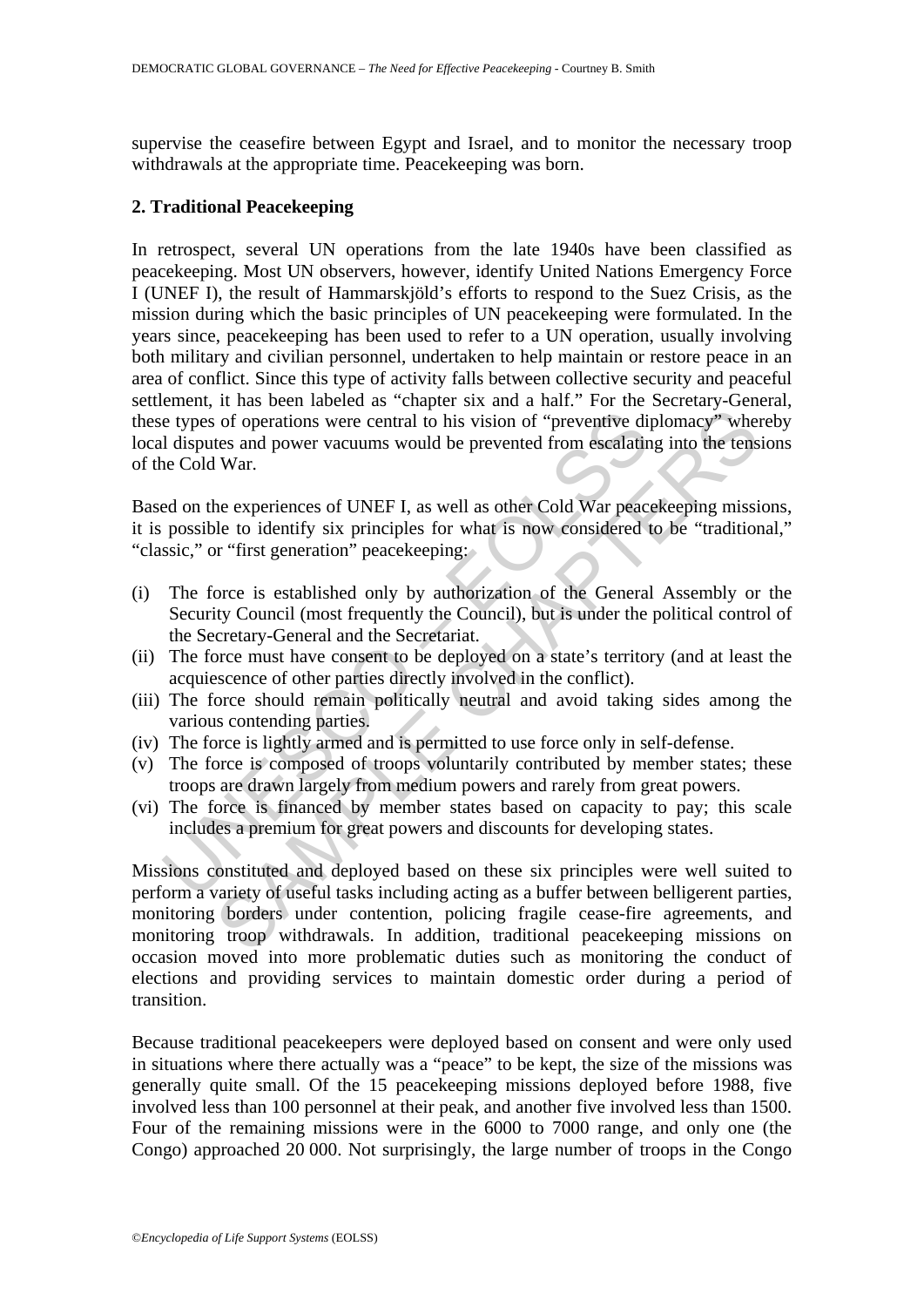from 1960-1964 was required because the UN went beyond both the six principles and the non-confrontational tasks discussed above.

While it is beyond the scope of this article to provide a summary of each traditional peacekeeping mission, the reader may find it useful to think of Cold War peacekeeping in terms of different periods. In her book, *Towards a Theory of United Nations Peacekeeping*, A. B. Fetherston identifies three: the nascent period from 1946 to1956, the assertive period from 1956 to 1967, and the resurgent period from 1973 to 1978. During the first of these, the foundations for later peacekeeping missions were laid with four observer missions. During the second period, traditional UN peacekeeping became a standard tool for addressing conflict in eight post-colonial situations around the globe, and during the final period the three missions reflected a renewed focus on the Middle East. It is interesting to note that no new peacekeeping missions were established from 1967 to 1973 and from 1978 until the rebirth of peacekeeping at the end of the Cold War in 1988.

## **3. Evaluation of Traditional Peacekeeping**

7 to 1973 and from 1978 until the rebirth of peacekeeping at the rise in 1988.<br> **Communism** valuation of Traditional Peacekeeping<br>
Unitary in The mean of Traditional peacekeeping<br>
IDiehl, in his article Conditions for Succ 773 and from 1978 until the rebirth of peacekeeping at the end of the CR and from 1978 until the rebirth of peacekeeping at the end of the CR and transmit traditional Peacekeeping missions generally have two goals. The pri Paul Diehl, in his article *Conditions for Success in Peacekeeping Operations*, has observed that traditional peacekeeping missions generally have two goals. The primary goal is to halt armed conflict or to prevent its recurrence; the secondary goal is to create an environment for negotiation so that the underlying reasons for the conflict can be resolved. After a careful study of six peacekeeping operations, Diehl concludes that peacekeeping has not been particularly effective in achieving its secondary goal, creating an environment for negotiation. One persuasive explanation for this concerns the fact that peacekeeping often is successful at its first goal, halting the fighting. As a result, peacekeeping is able to stop the killing, but this in turn removes some of the impetus for the belligerent parties to sit down and negotiate in good faith.

In his analysis, Diehl examines a variety of internal and external factors that can contribute to the ability of a peacekeeping mission to achieve its first goal, halting the fighting. For internal factors, he considers financing, geography, clarity of the mandate, command and control, and neutrality; for external factors, he investigates the role of a variety of different relevant actors including the primary disputants, third party states, sub-national groups, and the superpowers. He does find some support for the conventional wisdom that clarity of mandate and the role of the superpowers are crucial for the success of the mission. He argues, however, that these are by no means the most important factors. Instead, he concludes that opposition from third party states and from sub-national groups has been the main reason for failure in traditional peacekeeping. Furthermore, the internal characteristics of the missions were seen to have relatively little impact on their success, although favorable geography and the ability to maintain neutrality were certainly helpful.

So what do these findings mean for the overall success of traditional peacekeeping? Many observers have argued that, whatever its limitations and shortcomings, peacekeeping was an invaluable tool for the UN during the Cold War because it allowed the international community to play a role in conflict prevention and resolution when peaceful settlement had failed and collective security was not possible. Some would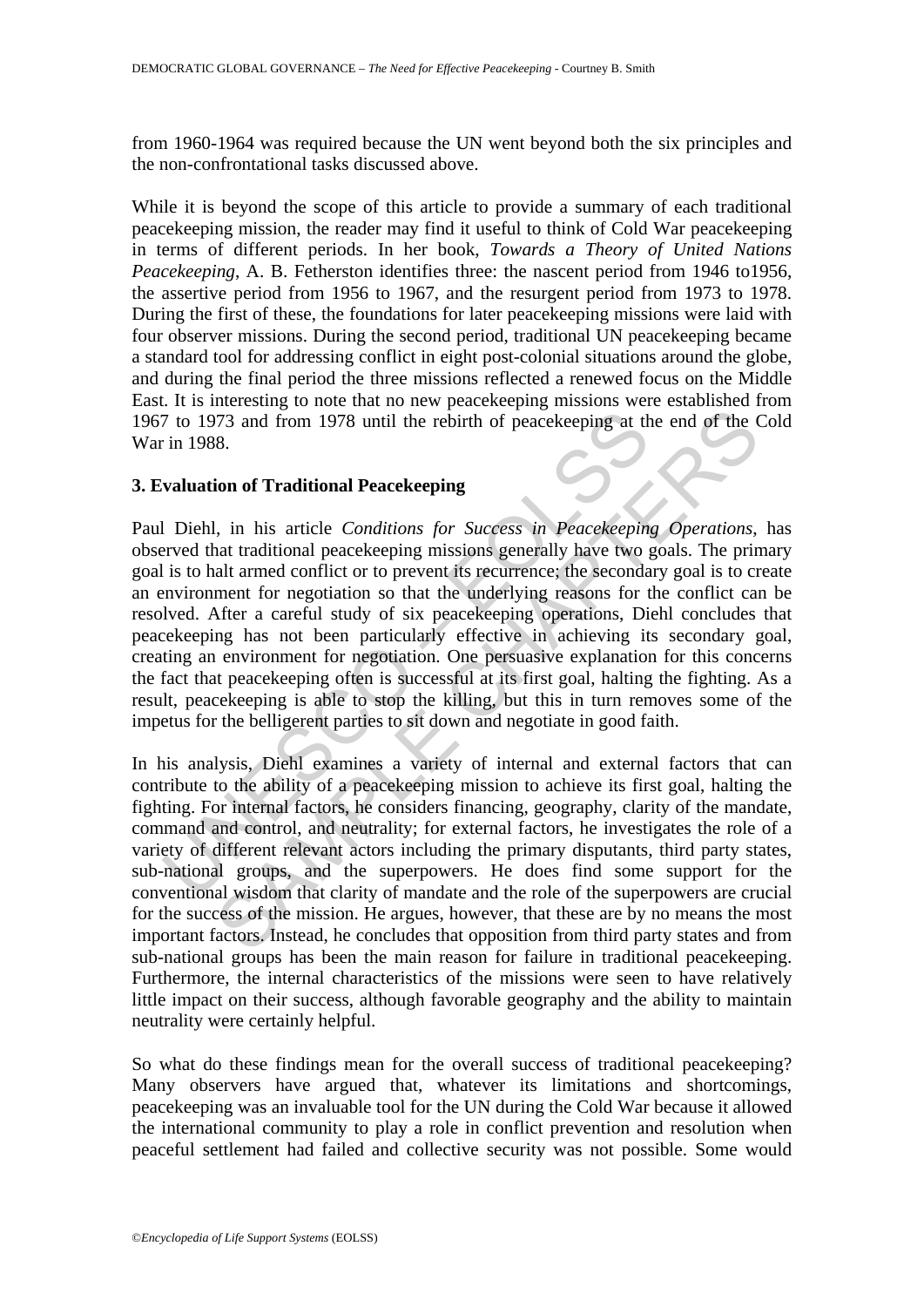even say that the absence of a new world war during a period of such tension and hostility is dramatic evidence in support of the effectiveness of UN mechanisms for maintaining international peace and security, including (or especially) peacekeeping.

- -
- -
- TO ACCESS ALL THE **17 PAGES** OF THIS CHAPTER, Visi[t: http://www.eolss.net/Eolss-sampleAllChapter.aspx](https://www.eolss.net/ebooklib/sc_cart.aspx?File=E1-41-01-05)

#### **Bibliography**

Bailey S. D. and Daws S. (1995). *The United Nations: A Concise Political Guide*, 176 pp. London: Macmillan.

Boutros-Ghali B. (1995). *An Agenda for Peace 1995*, 159 pp. New York: United Nations. [This book contains both the original 1992 *Agenda* and the 1995 *Supplement.*]

iography<br>
Ey S. D. and Daws S. (1995). *The United Nations: A Concise Political Gu*<br>
millan.<br>
ros-Ghali B. (1995). *An Agenda for Peace 1995*, 159 pp. New York: Unite<br>
inns both the original 1992 *Agenda* and the 1995 *Sup* **SAMPLE CONSET CONSET CONSET CONSET CONSET CONSET CONSET CONSET IS A (1995).** An Agenda for Peace 1995, 159 pp. New York: United Nations. [This is (1995). An Agenda for Peace 1995, 159 pp. New York: United Nations. [This t Diehl P. F. (1997). The Conditions for Success in Peacekeeping Operations. *The Politics of Global Governance: International Organizations in an Interdependent World* (ed. Diehl P. F.), pp. 159–173. Boulder, CO: Lynne Rienner.

Fetherston A. B. (1994). *Towards a Theory of United Nations Peacekeeping*, 292 pp. New York: St. Martin's Press.

James A. (1995). UN Peace-keeping: Recent Developments and Current Problems. *The United Nations in the New World Order: The World Organization at Fifty* (eds. Bourantonis D. and Wiener J.), pp. 105– 123. New York: St. Martin's Press.

Johansen R. (1996). The Future of United Nations Peacekeeping and Enforcement: A Framework for Policymaking. *Global Governance,* **2**(3), 299–333.

Malone D. M. and Thakur R. (2001). UN Peacekeeping: Lessons Learned? *Global Governance,* **7** (1), 11–17.

Mingst K. A. and Karns M. P. (2000). *The United Nations in the Post-Cold War Era*, 272 pp. Boulder, Colorado: Westview Press.

Otunnu O. A. and Doyle M. W., eds (1998). *Peacemaking and Peacekeeping for the New Century*, 352 pp. Lanham, NY: Rowman and Littlefield.

United Nations Web Page (www.un.org). [In particular, sections on Peace and Security, Peacekeeping, and the Brahimi Report.]

Weiss T. G., ed. (1998). *Beyond UN Subcontracting: Task Sharing with Regional Security Arrangements and Service Providing NGOs*, 266 pp. New York: St. Matins Press.

Weiss T. G. Forsythe D. P. and Coate R. A. (2001). *The United Nations and Changing World Politics*, Boulder, 362 pp. Colorado: Westview Press.

Ziring L. Riggs R. and Plano J. (2000). *The United Nations: International Organization and World Politics,* 552 pp. Fort Worth: Harcourt College Publishers.

#### **Biographical Sketch**

**Courtney Smith** has been an Assistant Professor at the School of Diplomacy and International Relations at Seton Hall University since the fall of 1999. Dr. Smith's teaching and research interests center on